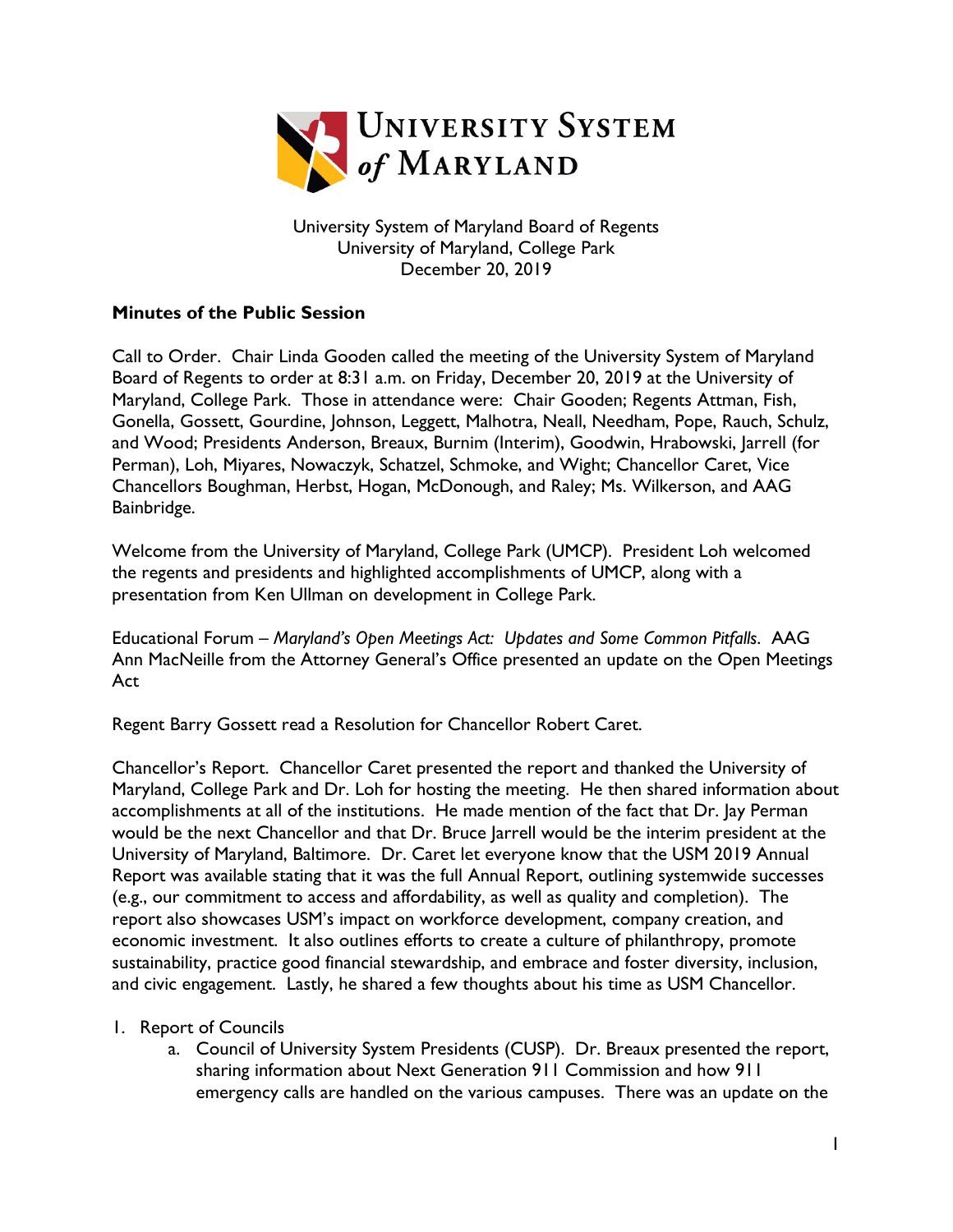Healthcare Workforce Report, along with sharing next steps. Additionally, information was provided concerning the USM's new online-tuition remission system; as well as a discussion concerning changes to Policy VII-1.22 – Employee Separation and amendments to the USM Supplemental 403(b) and 457(b) retirement plans. Lastly, there was a discussion on the implementation of the new Enterprise Risk Management and Crisis Risk Policy Management policies.

- b. Council of University System Faculty (CUSF). Dr. Kauffman presented the report, stating that they held a joint meeting at the University of Maryland, College Park in November; and, the December meeting was held at University of Baltimore, where a resolution was passed that authorized the Chair to write a letter of appreciation to the Chancellor for his service and support. Information was provided to the group on incorporating OERs, credentialing, and badging throughout the System. CUSF also agreed to pursue the emeritus faculty BOR member to circulate a draft. A discussion was also had concerning the academic integrity initiative, as well as a discussion on the code of civility.
- c. Council of University System Staff (CUSS). Dr. Shishineh presented the report, which included the joint councils meeting in November. There was a Board of Regents panel where the regents shared information about themselves; a legislative session update was provided, along with a "State of the Councils" report with the CUSF vice-chair, CUSS chair, and USMSC president. During the December meeting, budget updates were provided. Additionally, the council met with the vice chancellor for Communications and Marketing. A discussion was held concerning Advocacy Day 2020 with Communications and Government Relations.
- d. University System of Maryland Student Council (USMSC). Mr. Forrest presented the report, indicating that there was a lighter agenda due to finals. They did discuss preparations for the 2020 Maryland legislative session; the role of the USMSC and their executive team as a resource for student government; the recent changes through the USM and the role of institutional student governments in the selection, transition, and onboarding processes on campuses. They also discussed the Emeritus Faculty Regent resolution.
- 2. Consent Agenda. The Consent Agenda was presented to the regents by Chair Gooden. She asked if there were any items on the agenda that should be removed for further discussion. Regent Needham requested that the item on University of Maryland, College Park: NextGen Energy Systems Program be removed. Chair Gooden moved, and Regent Gourdine seconded the motion to accept the consent agenda; it was unanimously approved. The items included were:
- 1. Consent Agenda
	- a. Committee of the Whole
		- i. Approval of meeting minutes from November 20, 2019 Special Board of Regents Meeting for the Public and Closed Sessions (action)
		- ii. Approval of meeting minutes from November 22, 2019 Public and Closed Sessions (action)
		- iii. Proposed Revisions to 2020 Board of Regents Meeting Schedule (action)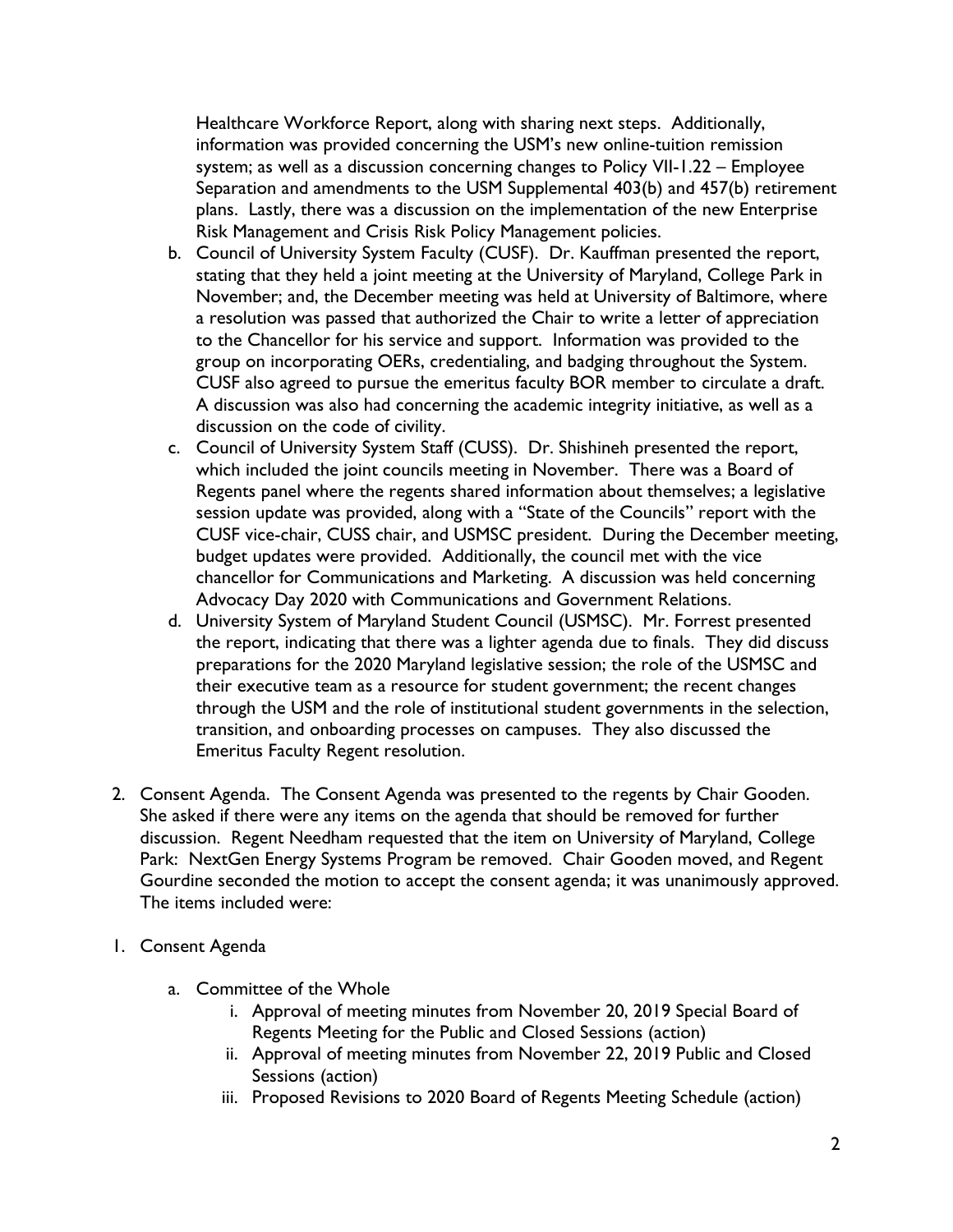- iv. BOR Nominating Committee (action)
- b. Committee on Governance and Compensation
	- i. Approval of meeting minutes from November 19, 2019 Public and Closed Sessions (action)
- c. Committee on Finance
	- i. Approval of meeting minutes from November 19, 2019 Public and Closed Sessions (action)
	- ii. The Universities at Shady Grove: 2019 Facilities Master Plan Update (information)
	- iii. University of Maryland Center for Environmental Science 2018 Facilities Master Plan (action)
	- iv. University of Maryland, Baltimore: Bressler Research Building Exterior Upgrades (action)
	- v. University of Maryland, College Park: Development Agreement and Approval of Condominium Ownership and MEDCO Financing for College Park City Hall Block Redevelopment Project (action)
	- vi. University of Maryland, College Park: Release of 1913 Deed Setback Requirement (action)
	- vii. USM Supplemental 403(b) Plan Amended and Restated Effective January 1, 2020 and USM Supplemental 457(b) Plan Amended and Restated Effective January 1, 2020 (action)
	- viii. Collaborative Planning Activities End of Year Status Report (information)
	- ix. University System of Maryland: Report on FY 2019 Procurement Contracts (information)
	- x. University of Maryland, Baltimore: School of Nursing Undergraduate Tuition Proposal (action)
	- xi. Proposed Amendment to USM Policy VII 1.22 Policy on Separation of Regular Exempt Staff Employees (action)
	- xii. University of Baltimore: Proposed Voluntary Separation Program (action)
- d. Committee on Advancement
	- i. Approval of meeting minutes from December 4, 2019 Special Committee Meeting for Public and Closed Sessions (action)
	- ii. Quasi-Endowment Recommendations FY20 (action)
- 2. Review of Items Removed from Consent Agenda -- University of Maryland, College Park: NextGen Energy Systems Program (action). Regent Attman moved that the Board designate the NextGen Program as being suitable for procurement as a public-private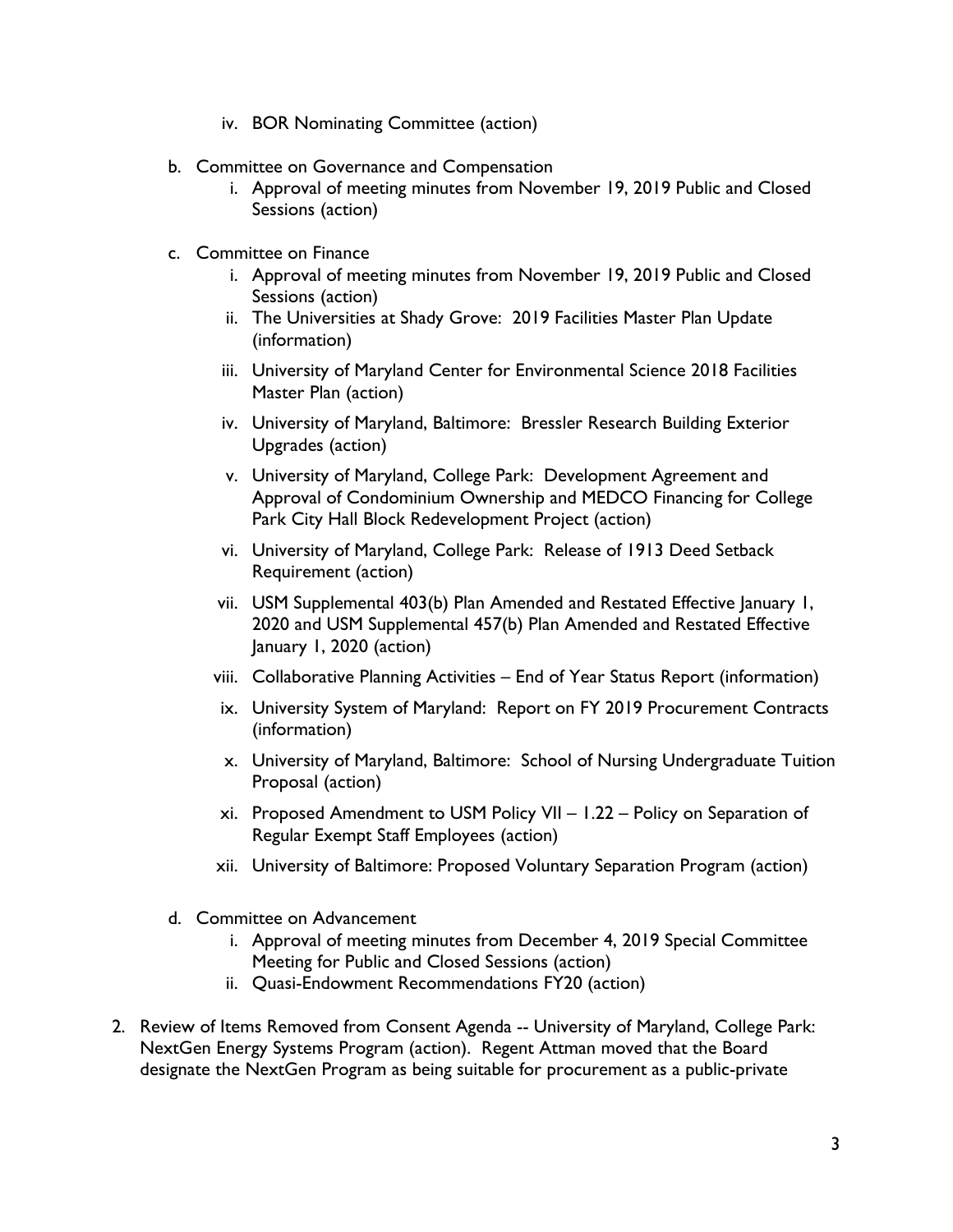partnership for reasons previously discussed in the Pre-Solicitation Report. Regent Pope seconded the motion; Chair Gooden recused herself from the vote and the motion passed.

- 3. Committee Reports
	- a. Committee on Audit
		- i. Update from the Committee on Audit. Regent Fish mentioned that USM's independent auditor presented the results of their audit of USM's FY2018 and 2019 financial statements. They also presented the results of their agreed upon procedures which tested enrollment data submitted to MHEC. USM's comptroller presented FYE June 30, 2019 financial statements which reflected the USM's overall healthy financial position; and, discussed warning signs that come with decreasing enrollment trends. The FY2019 financial dashboard indicators were also presented, which provided insight into each of USM institutions' various financial strength and performance indicators. Additionally, the committee discussed the recently issued Office of Legislative Audit report of UMGC. And, there was an update on the ongoing process to assess and propose revisions to the Board's policy on Affiliated Foundations.
	- b. Committee on Finance
		- i. Bowie State University: Public-Private Partnership Student Housing. Regent Attman moved that the Board approve for Bowie State University, working closely with the Office of the Attorney General and the USM Office and subject to the approval of the Chancellor, to enter into the Ground Lease with MEDCO as Lessee for a term not to extend beyond March 1, 2065 and the issuance of no more than \$50,670,682 of recorded debt (par value adjusted for issuance premium or discount) to construct and operate an approximately 550-bed student housing project. Further, the recommended approval would also allow Bowie State University to contribute up to \$6,000,000 of non-state-supported university funds for the construction of ground level retail and an Entrepreneurial Center as part of the project. Regent Needham seconded the motion; unanimously approved.
- 4. Reconvene to Closed Session. Chair Gooden read the "convene to close" statement citing the topics for the closed session and the relevant statutory authority for closing the meeting under 3-305(b) and 3-103(a)(1)(i). (Moved by Regent Pope, seconded by Regent Fish; unanimously approved.) Regent Wood was asked if he had a point of order to make. He responded no.

Meeting adjourned at 10:14 a.m.

## **Reconvened in Open Session**